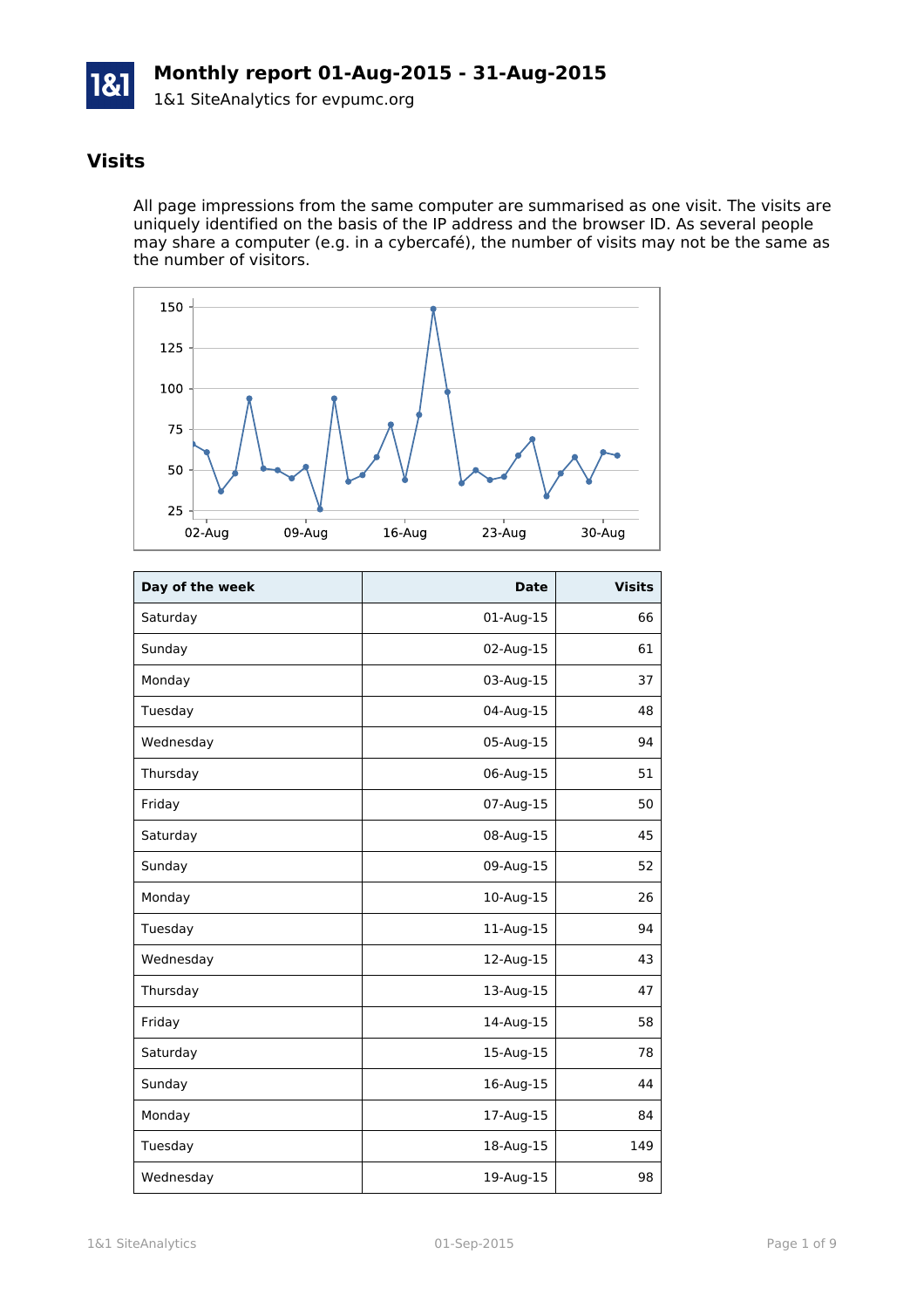| Day of the week | <b>Date</b>     | <b>Visits</b> |
|-----------------|-----------------|---------------|
| Thursday        | 20-Aug-15       | 42            |
| Friday          | 21-Aug-15       | 50            |
| Saturday        | 22-Aug-15       | 44            |
| Sunday          | 23-Aug-15       | 46            |
| Monday          | 24-Aug-15       | 59            |
| Tuesday         | 25-Aug-15       | 69            |
| Wednesday       | 26-Aug-15       | 34            |
| Thursday        | 27-Aug-15       | 48            |
| Friday          | 28-Aug-15       | 58            |
| Saturday        | 29-Aug-15       | 43            |
| Sunday          | 30-Aug-15       | 61            |
| Monday          | 31-Aug-15       | 59            |
|                 | <b>Total</b>    | 1,838         |
|                 | <b>Averages</b> | 59            |

## **Search engines**

Using this analysis, you can identify the search engines used by your visitors. You can also see how many visitors reach your pages via the respective search engines.



| <b>Search engines</b> | <b>Visits</b> | %        |
|-----------------------|---------------|----------|
| www.google.com        | 8             | 100.00 % |
| Total                 |               | 100.00 % |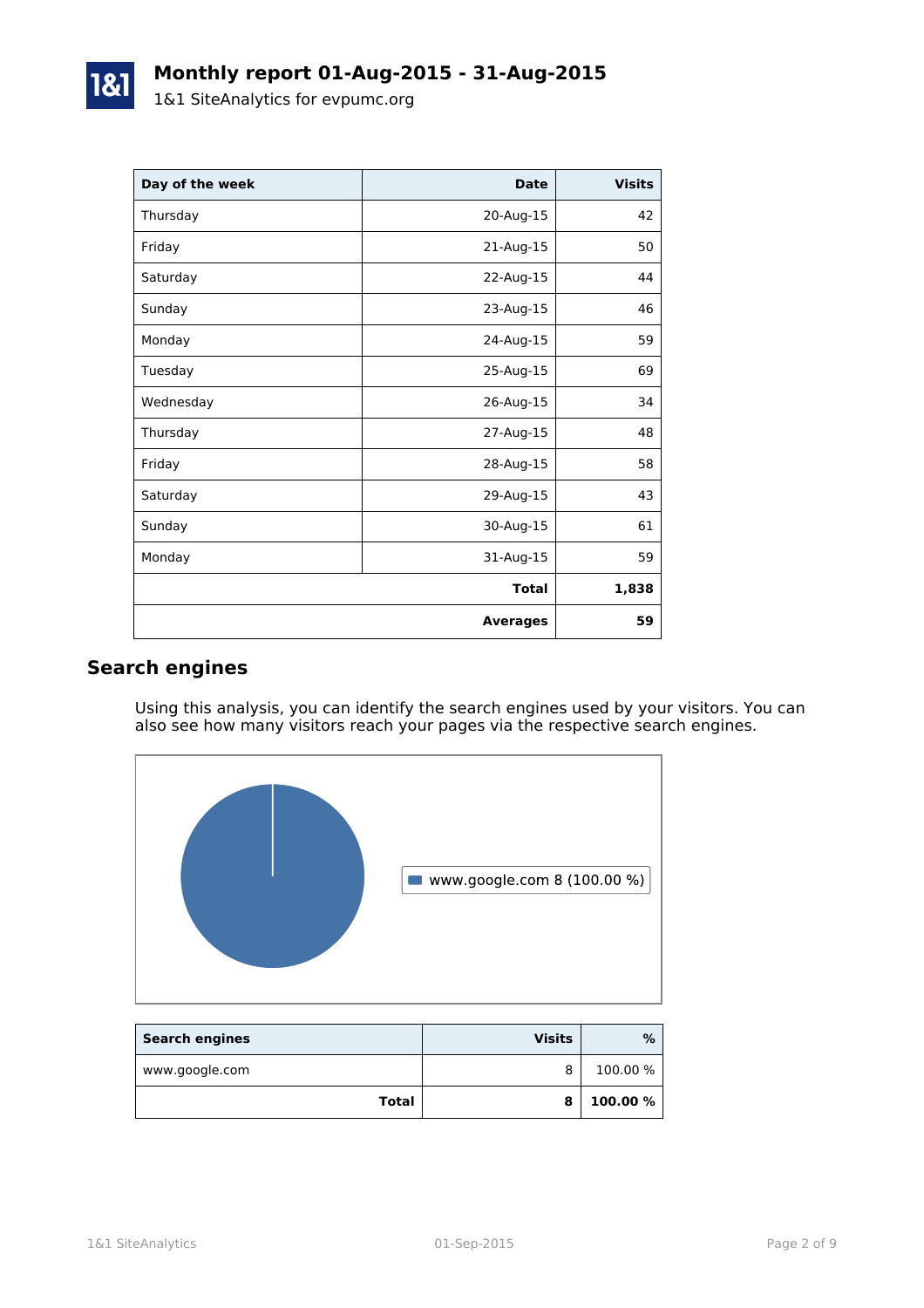

### **Search terms**

The table shows the search terms by means of which your website was found most frequently. Every row contains a search term. For example, if somebody found your website by means of the phrase "repair car", both "repair" and "car" will be displayed as independent terms in the table.

| <b>Search terms</b> | <b>Visits</b> | %       |
|---------------------|---------------|---------|
| evpumc.org          | 2             | 18.18 % |
| church              | 1             | 9.09 %  |
| ecc1                | $\mathbf{1}$  | 9.09 %  |
| elimsport           | $\mathbf{1}$  | 9.09 %  |
| sermons.htm         | $\mathbf{1}$  | 9.09 %  |
| http                | $\mathbf{1}$  | 9.09 %  |
| ecc                 | $\mathbf{1}$  | 9.09 %  |
| $1 - 12$            | $\mathbf{1}$  | 9.09 %  |
| $1 - 24.$           | $\mathbf{1}$  | 9.09 %  |
| methodist           | $\mathbf{1}$  | 9.09 %  |
| <b>Total</b>        | 11            | 100.00% |

### **Most frequently accessed pages**

You can see the most frequently accessed pages. Only fully loaded pages are counted. Individual page elements, such as images or other elements, are not counted individually. This includes all files with the extensions .png, .jpg, jpeg, .gif, .swf, .css, .class, and .js.

| <b>Most frequently accessed pages</b> | <b>Page impressions</b> | $\%$    |
|---------------------------------------|-------------------------|---------|
| /Default.htm                          | 587                     | 15.51 % |
| /Elim.htm                             | 84                      | 2.22 %  |
| /Sermons.htm                          | 77                      | 2.03 %  |
| /Announce.htm                         | 69                      | 1.82 %  |
| /NewsLetterIdx.htm                    | 68                      | 1.80 %  |
| /St Johns.htm                         | 65                      | 1.72 %  |
| /web_links.htm                        | 54                      | 1.43 %  |
| /Believe.htm                          | 52                      | 1.37 %  |
| /Worship.htm                          | 52                      | 1.37 %  |
| /Calendar.htm                         | 51                      | 1.35 %  |
| /M-Statement.htm                      | 46                      | 1.22 %  |
| /Stats.htm                            | 46                      | 1.22 %  |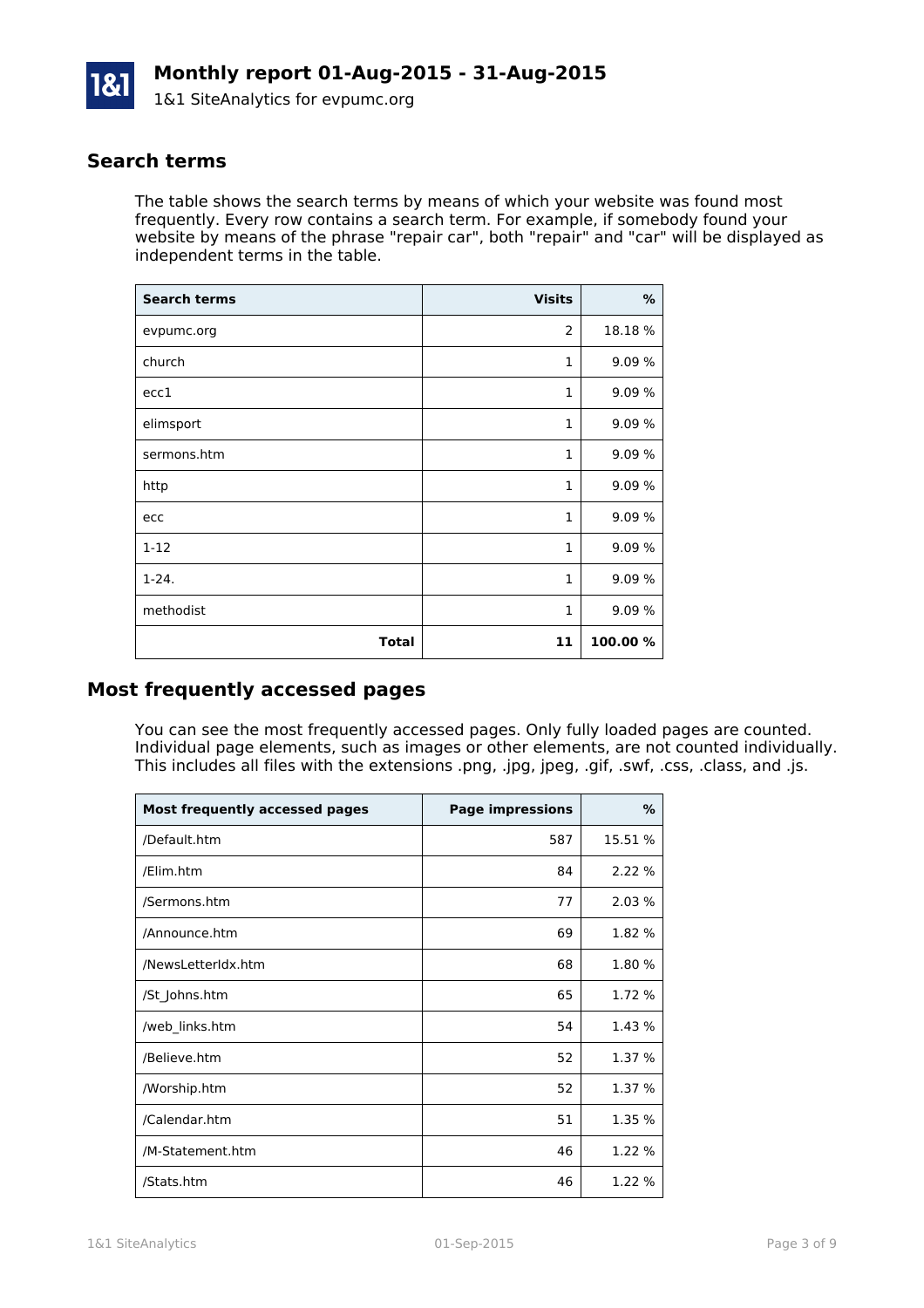# **Monthly report 01-Aug-2015 - 31-Aug-2015**

1&1 SiteAnalytics for evpumc.org

1&1

| <b>Most frequently accessed pages</b>                         | <b>Page impressions</b> | %      |
|---------------------------------------------------------------|-------------------------|--------|
| /NewsLtrs/Church Newsletter April 2014.p<br>df                | 38                      | 1.00 % |
| /St_Johns-HISTORY.htm                                         | 35                      | 0.92%  |
| /valley views1013.htm                                         | 33                      | 0.87%  |
| /CalendarOld.htm                                              | 32                      | 0.85%  |
| /valley_views0913.htm                                         | 30                      | 0.79%  |
| /valley_views1113.htm                                         | 28                      | 0.74%  |
| /StJohns_M-Statement.htm                                      | 27                      | 0.71%  |
| /missions.htm                                                 | 26                      | 0.69%  |
| /NewsLtrs/Church Newsletter August 2015.<br>pdf               | 24                      | 0.63%  |
| /NewsLtrs/Church Newsletter June 2015.pdf                     | 24                      | 0.63%  |
| /Elim_M-Statement.htm                                         | 23                      | 0.61%  |
| /NewsLtrs/Church Newsletter January 2014<br>.pdf              | 22                      | 0.58%  |
| /valley views0813.htm                                         | 22                      | 0.58%  |
| /Elim-HISTORY.htm                                             | 21                      | 0.55%  |
| /Bulletins.htm                                                | 20                      | 0.53%  |
| /NewsLtrs/Church Newsletter July 2015.pdf                     | 20                      | 0.53%  |
| /Announce files/Church Announcements Oc<br>tober 12, 2014.pdf | 19                      | 0.50%  |
| /NewsLtrs/Church Newsletter June 2014.pd<br>f                 | 19                      | 0.50%  |
| /NewsLtrs/Church Newsletter March 2015.<br>pdf                | 19                      | 0.50%  |
| /NewsLtrs/Church Newsletter March 2014.<br>pdf                | 19                      | 0.50%  |
| /NewsLtrs/Church Newsletter December 2<br>014.pdf             | 17                      | 0.45%  |
| /NewsLtrs/Church Newsletter August 2014.<br>pdf               | 16                      | 0.42%  |
| /Ann020214.htm                                                | 15                      | 0.40%  |
| /Ann031614.htm                                                | 15                      | 0.40%  |
| /Announce files/Church Announcements Jul<br>y 19, 2015.pdf    | 15                      | 0.40%  |
| /Ann042714.htm                                                | 15                      | 0.40%  |
| /Ann083114.htm                                                | 15                      | 0.40%  |
| /Ann051814.htm                                                | 14                      | 0.37%  |
| /Ann082414.htm                                                | 14                      | 0.37%  |
| /NewsLtrs/Church Newsletter February 201<br>4.pdf             | 14                      | 0.37%  |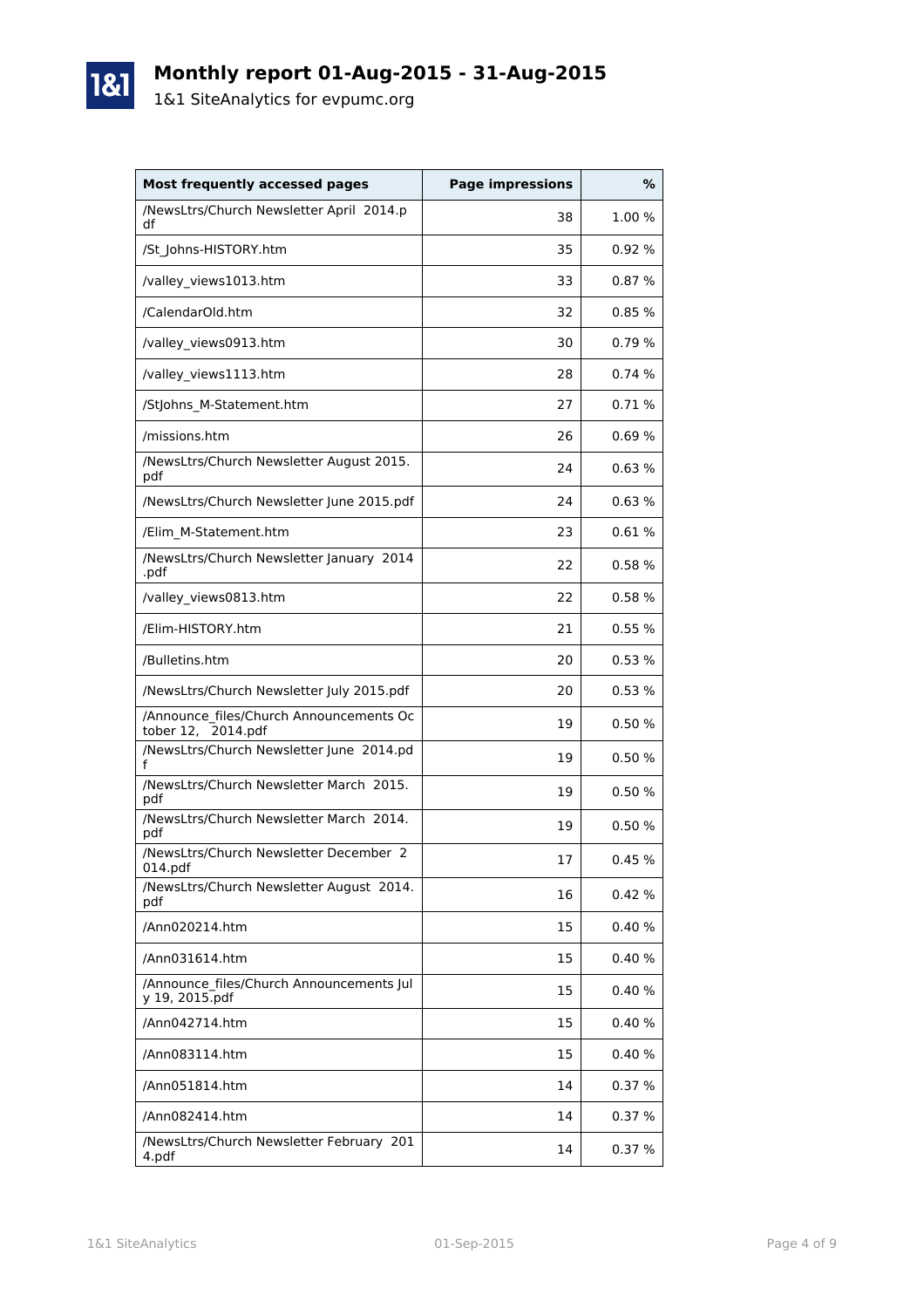

| Most frequently accessed pages                               | <b>Page impressions</b> | %        |
|--------------------------------------------------------------|-------------------------|----------|
| /NewsLtrs/Church Newsletter May 2014.pd                      | 14                      | 0.37%    |
| /Ann011914.htm                                               | 13                      | 0.34%    |
| /NewsLtrs/Church Newsletter December 2<br>013.pdf            | 13                      | 0.34%    |
| /Ann020914.htm                                               | 13                      | 0.34%    |
| /Ann021614.htm                                               | 13                      | 0.34%    |
| /Announce files/Church Announcements Ja<br>nuary 4, 2015.pdf | 13                      | 0.34%    |
| Other                                                        | 1.804                   | 47.66 %  |
| Total                                                        | 3,785                   | 100.00 % |

#### **Browsers**

This chart shows the browsers used by your visitors. For example, this helps you to identify the browsers for which you need to optimise your website.



| <b>Browsers</b>         | <b>Visits</b> | %        |
|-------------------------|---------------|----------|
| Mozilla 5               | 98            | 18.49 %  |
| Firefox                 | 92            | 17.36 %  |
| Chrome                  | 87            | 16.42 %  |
| <b>General Crawlers</b> | 78            | 14.72 %  |
| Majestic-12 Web Crawler | 45            | 8.49 %   |
| Internet Explorer       | 33            | 6.23%    |
| iPhone                  | 10            | 1.89 %   |
| Safari                  | 5             | 0.94%    |
| Shiretoko               | 4             | 0.75%    |
| Other                   | 78            | 14.72 %  |
| <b>Total</b>            | 530           | 100.00 % |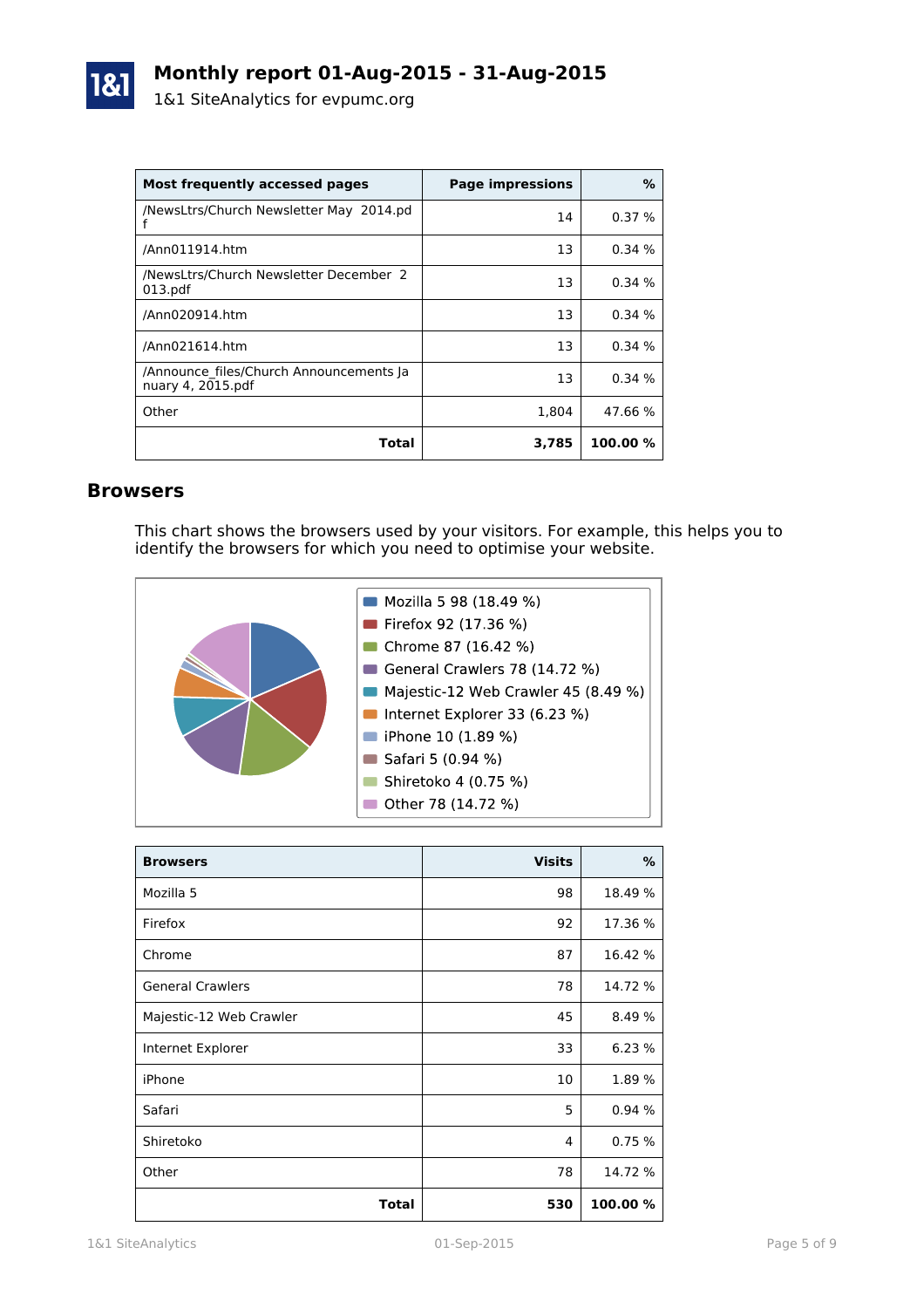# **Monthly report 01-Aug-2015 - 31-Aug-2015**

1&1 SiteAnalytics for evpumc.org

## **Operating systems**

You can see the operating systems used by your visitors. This information helps you to find out for which operating systems you may need to optimise your website.



| <b>Operating systems</b> | <b>Visits</b> | %        |
|--------------------------|---------------|----------|
| Windows 7                | 110           | 5.98 %   |
| iPhone                   | 94            | 5.11 %   |
| Windows NT               | 40            | 2.18 %   |
| Linux                    | 36            | 1.96 %   |
| Windows XP               | 34            | 1.85 %   |
| Mac OS X                 | 23            | 1.25 %   |
| Samsung                  | 9             | 0.49%    |
| Windows 8                | 5             | 0.27%    |
| Android                  | 5             | 0.27%    |
| Other                    | 1,482         | 80.63%   |
| Total                    | 1,838         | 100.00 % |

#### **Referring pages**

You can see the pages that referred your visitors to your website. Referring pages may be other websites or search engines. The complete URL is displayed.

| <b>Referring pages</b>                                        | <b>Visits</b> | ℅       |
|---------------------------------------------------------------|---------------|---------|
| www.google.com/                                               | q             | 15.79 % |
| www.google.com/url                                            | 6             | 10.53 % |
| yandex.ru/clck/jsredir                                        | 5             | 8.77 %  |
| buttons-for-website.com                                       | 5             | 8.77 %  |
| $() \{ :; \}$ ; echo content-type:text/plain/bin/u<br>name -a | 4             | 7.02 %  |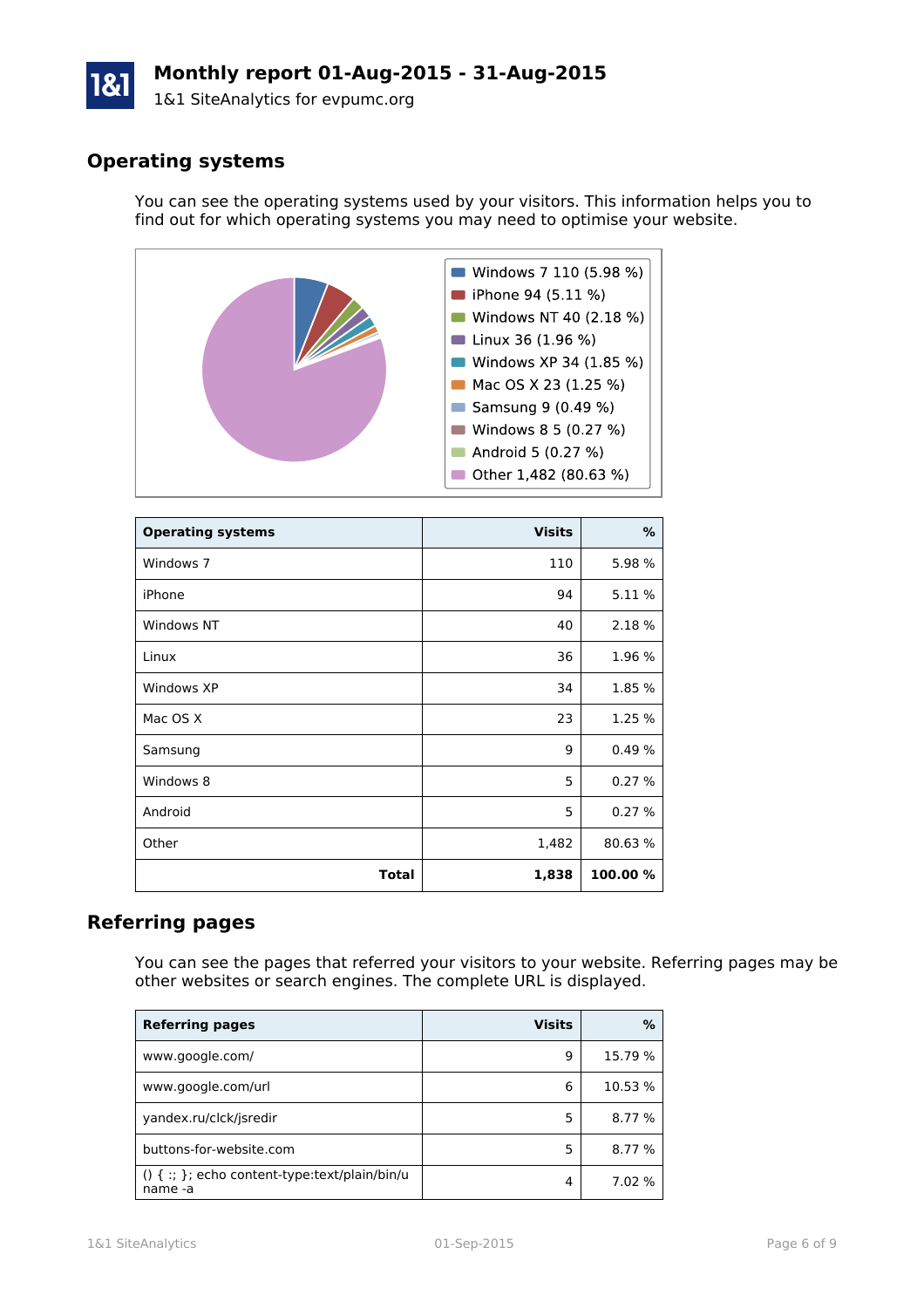

| <b>Referring pages</b>      | <b>Visits</b> | %        |
|-----------------------------|---------------|----------|
| www.bing.com/               | 3             | 5.26 %   |
| www.google.com/search       | 2             | 3.51 %   |
| dialogsearch.com/webmasters | 2             | 3.51 %   |
| Other                       | 21            | 36.84 %  |
| Total                       | 57            | 100.00 % |

## **Visits from continents**

This analysis shows which continents your visitors come from.

| <b>Continents</b> | <b>Visits</b> | %        |
|-------------------|---------------|----------|
| North America     | 1,114         | 73.43 %  |
| Asia              | 214           | 14.12 %  |
| Europe            | 184           | 12.10 %  |
| South America     | 4             | 0.24%    |
| Africa            | 2             | 0.12%    |
| Total             | 1,517         | 100.00 % |

### **Visits from countries**

This analysis shows which countries your visitors come from. This information indicates the countries that your website should focus on or the countries for which it still needs to be optimised.

| <b>Countries</b>     | <b>Visits</b> | %       |
|----------------------|---------------|---------|
| <b>United States</b> | 1,110         | 73.13 % |
| China                | 212           | 13.94 % |
| Germany              | 64            | 4.21 %  |
| France               | 34            | 2.25 %  |
| Italy                | 30            | 1.96 %  |
| Russia               | 27            | 1.78 %  |
| Czech Rep.           | 12            | 0.77%   |
| Canada               | 4             | 0.30%   |
| Netherlands          | 4             | 0.30%   |
| <b>Brazil</b>        | 4             | 0.24%   |
| United Kingdom       | 4             | 0.24%   |
| Ukraine              | 4             | 0.24%   |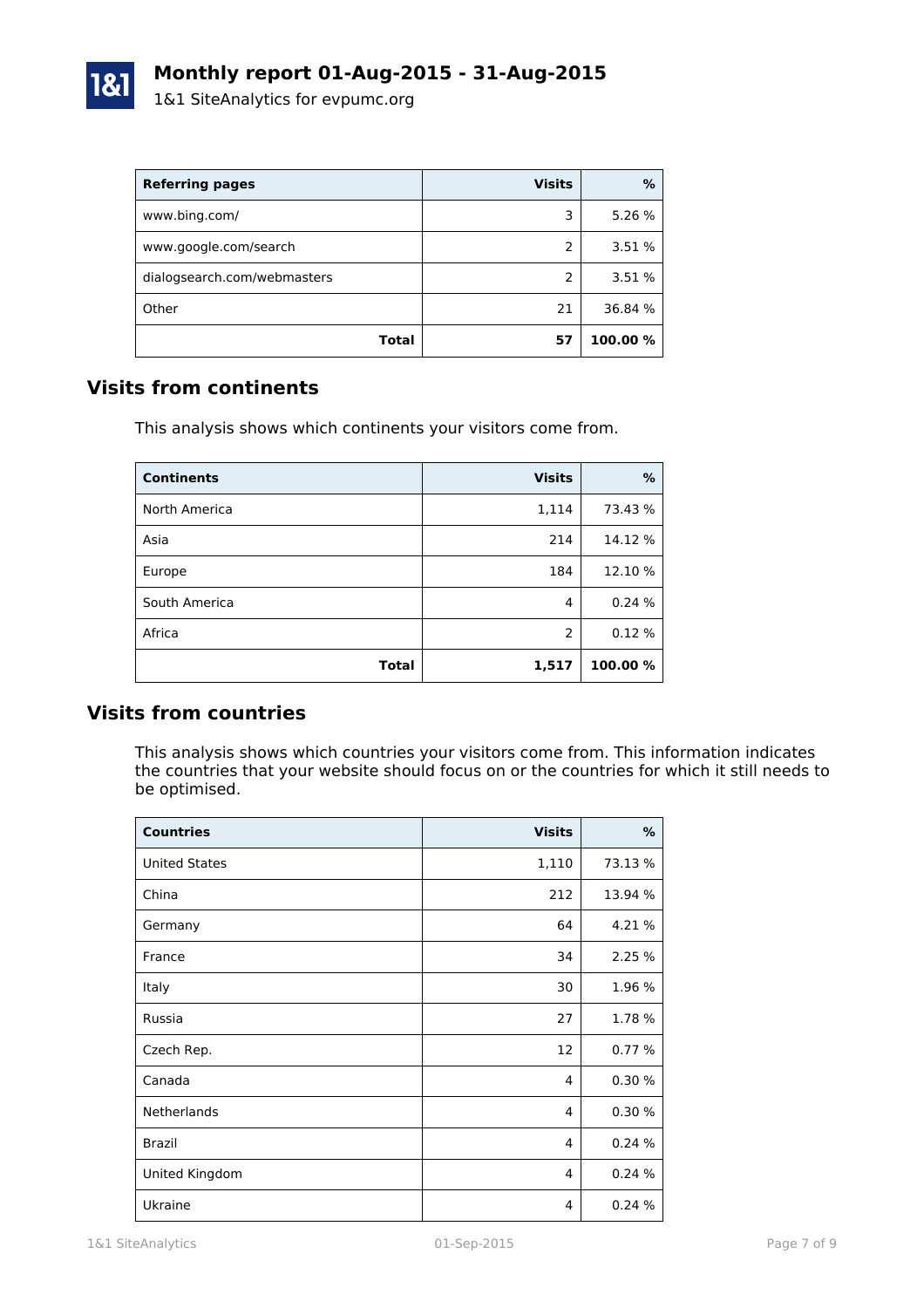| <b>Countries</b> | <b>Visits</b>  | %        |
|------------------|----------------|----------|
| Nigeria          | $\overline{2}$ | 0.12%    |
| Belgium          | $\overline{2}$ | 0.12%    |
| Hong Kong        | 1              | 0.06%    |
| Lithuania        | 1              | 0.06%    |
| Vietnam          | 1              | 0.06%    |
| Philippines      | 1              | 0.06%    |
| Spain            | 1              | 0.06%    |
| Estonia          | 1              | 0.06%    |
| Finland          | 1              | 0.06%    |
| <b>Total</b>     | 1,517          | 100.00 % |

## **Visits from cities**

1&1

This analysis shows which cities your visitors come from

| <b>Cities</b>     | <b>Visits</b> | $\%$    |
|-------------------|---------------|---------|
| US:               | 379           | 24.96 % |
| US: Mountain View | 302           | 19.92 % |
| US: Sunnyvale     | 256           | 16.90 % |
| CN:               | 187           | 12.33 % |
| DE: Berlin        | 36            | 2.37 %  |
| US: Las Vegas     | 36            | 2.37 %  |
| FR:               | 33            | 2.19 %  |
| IT:               | 30            | 1.96 %  |
| RU:               | 25            | 1.66 %  |
| CN: Beijing       | 23            | 1.54 %  |
| US: Woodbridge    | 23            | 1.54 %  |
| US: Nanuet        | 19            | 1.25 %  |
| US: Seattle       | 17            | 1.13 %  |
| DE:               | 15            | 1.01 %  |
| US: San Francisco | 12            | 0.77 %  |
| CZ:               | 12            | 0.77%   |
| DE: Kiez          | 11            | 0.71%   |
| US: Muncy         | 8             | 0.53%   |